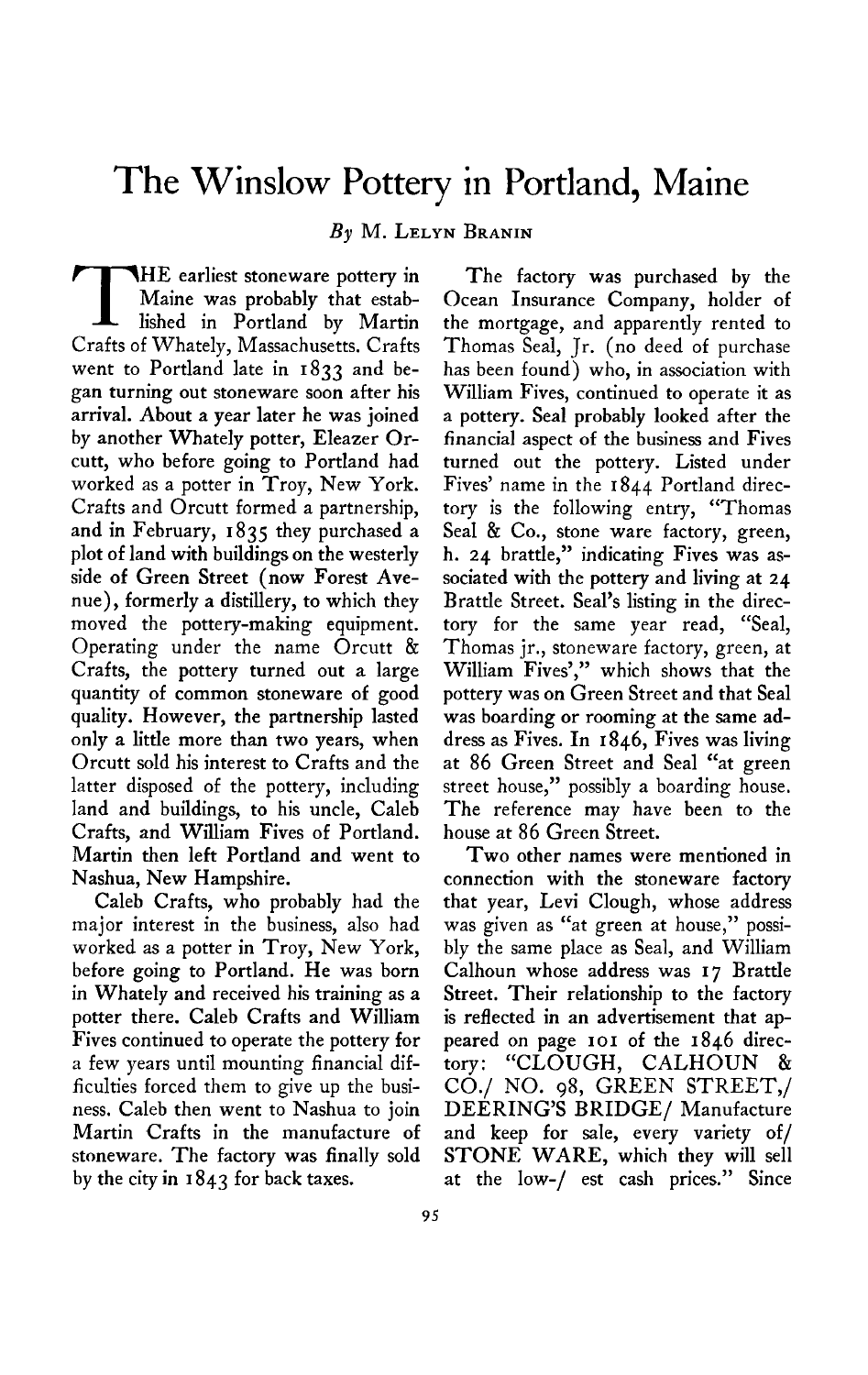**Thomas Seal, Jr.'s name is not included in the directories after I 846, it is assumed he sold his interest in the business sometime during the year to Clough and Calhoun, who changed the operating name to Clough, Calhoun & Company. This advertisement places the location of the pottery in 1846 at 98 Green Street, which was on the westerly side of Green near Portland Street.** 

**Portland directories during the 1840s carried a summary of important happenings since publication of the previous edition. An entry in the 1847-1848 directory, under date of May 29, 1847, read, "The contents of the grocery store of John Winslow & Co. just over Deering's Bridge, nearly destroyed by fire, and the store somewhat injured." Another item about John Winslow, under date of September I, I 847, appeared in an advertise**ment in the Portland *Tri-Weekly Argus* **on January 24, I 848 :** 

## **Notice.**

**The subscribers have this day formed a Co-/ partnership in business, under the firm of/ CLOUGH, CALHOUN & CO., for the pur-/ pose of Manufacturing STONE WARE, near/ the northerly end of Deering's Bridge in West-/ brook. Having been at great expense in procu-/ ring a new Kiln of the most approved style, trust that we can furnish as GOOD WARE/ and at as low prices as can be bought at any oth-/ er factory./ All communications and**  orders addressed to/ Clough, Calhoun & Co., **Portland, shall be/ promptly attended to.** 

| LEVI CLOUGH   |
|---------------|
| WM. CALHOUN   |
| J. T. WINSLOW |

**Portland, September I, I 847** 

**This notice is of particular interest in that the insertion date shows that John T. Winslow, following destruction of his grocery store by fire on May 29, first entered the stoneware pottery business on September I, 1847, by joining the firm** 

**of Clough, Calhoun & Company. It also clarifies another point about which definite information has been lacking and that is the approximate date the pottery was moved from the Green Street location in Portland, on the southerly side of Deering's Bridge, to a new location in Westbrook on the northerly side of the bridge.** 

**The "copartnership" of Levi Clough, William Calhoun, and John T. Winslow lasted but a short time, as is seen from a notice which appeared in the Portland**  Tri-Weekly Argus on Monday, January **3 I, I 848, and on at least two succeeding Mondays:** 

## **Copartnership Dissolved.**

**The business connection between the sub-l scribers, under the firm of CLOUGH, CAL-/ HOUN & CO., was on the 27th of October, I 847,/ dissolved, releasing Wm. Calhoun from all lia-/ bilities of the Company; and on the**  zznd day of Jan-/ uary, the Copartnership of **the two remaining/ subscribers, under the firm of WINSLOW &/ CLOUGH, was, by mutual consent, dissolved-/ and all persons indebted to either of the above/ named Companies, are hereby requested to make/ payment to JOHN T. WINSLOW, who is/ duly authorized to settle the same. All bills,/ notes or accounts, due either of said firms/ will be paid by the said JOHN T. WINSLOW.** 

> **LEVI CLOUGH WM. CALHOUN J. T. WINSLOW**

**Westbrook, Jan. ss, 1848** 

**The customers of the above firms, and the/ public are respectfully informed that the/ Stone Ware Business,/ in all its branches, (with such improvements in/ material and workmanship, as will make all/ articles manufactured by the subscriber, equal,/ to say the least, to any other Manufactory in/ New England,) will be continued by the subscriber, at his Factory in Westbrook, north end/ of Deering's Bridge. J. T. WINSLOW** 

**Jan. 26.** 

**William Calhoun may have with-**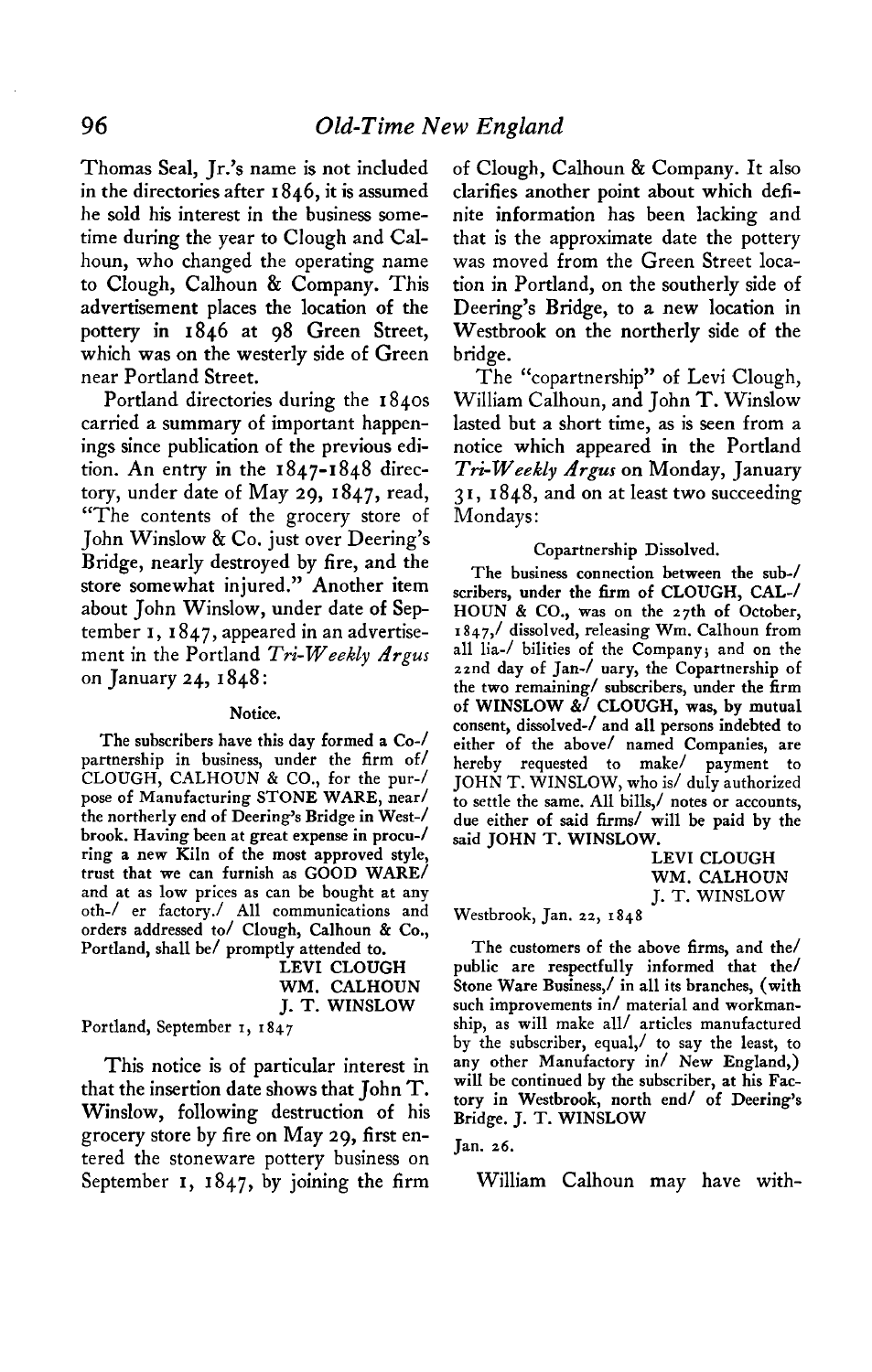**for the Portland tax records of 1848 appeared in the 1849 Portland tax book. noted after his name "dead." The two re- The 1850-185 I directory contained the maining partners operated the business as following entry, "Fives, Abby, widow, a partnership for approximately three bds 86 Green." At the time of his death**  months, from October 27, 1847, to **January 22, 1848, under the name Fives had been connected with the stone-**

**drawn from the business due to ill health, the last time in 1847-1848, although it** 



**FIG. I. STONEWARE CROCK, LIGHT BROWN GLAZE OUTSIDE AND ALBANY GLAZE INSIDE, TWO MOLD MARKS VISIBLE, MEASURING ABOUT 7 INCHES HIGH BY 8 INCHES WIDE, AND MARKED ON THE UNDERSIDE J. T. WINSLOW/ PORTLAND ME. PROBABLY MADE DURING THE 1850s OR EARLY 1860s** 

Winslow & Clough. On the latter date, **Winslow acquired full ownership of the business and the stoneware manufactory henceforth was operated under the style J. T. Winslow. The Winslow business has remained at this location for more than one hundred years and is still owned by members of the family.** 

**Fives' name was associated in the directory with the stoneware factory for**  **ware pottery business in Portland for more than ten years.** 

**In addition to Fives, two other potters may have been employed by Clough, Calhoun & Company. Thomas Duce, listed in the 1847-1848 directory as "potter, at 86 Green," indicates he was living at the Same address as Fives. The other potter, James Denning, listed as "potter, 375 Congress," was living at**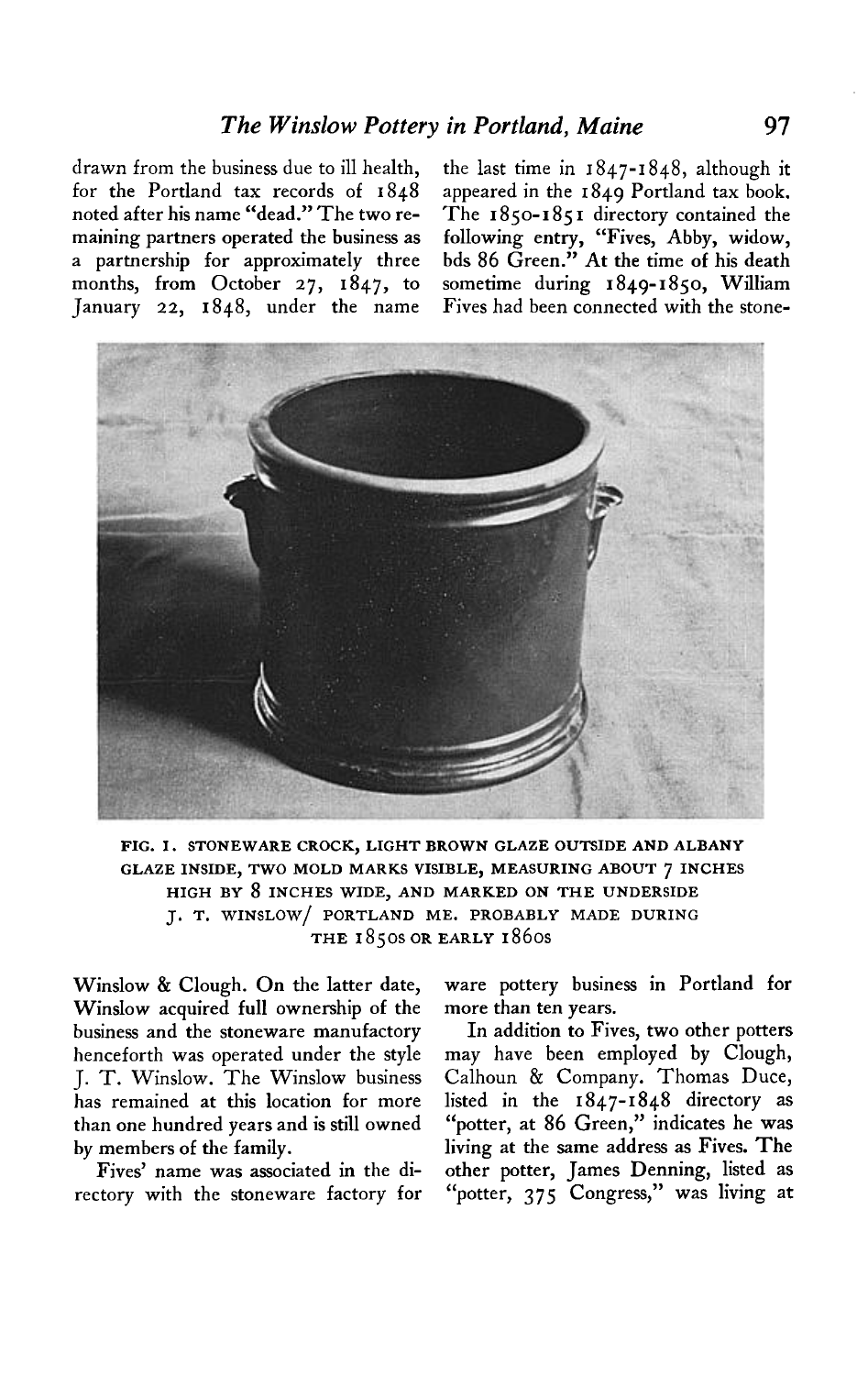**375 Congress and possibly employed at and Giles' name appeared in 1850-185 I the stoneware factory. and 1856.** 

**After acquiring ownership of the pottery, John Winslow soon began to enlarge the physical plant, introduce mechanical methods to lower production costs, and to broaden the variety of products manufactured to include industrial wares such as fire brick and drain pipe. However, from known examples of stoneware made during the first ten or fifteen years of his ownership, it appears these changes were not made at the expense of quality for the types of wares produced. A stoneware crock (Fig. I) seen at Falmouth, Maine, with two mold marks distinguishable on the sides and probably made during the 1850s or early 1860s, was attractive in appearance and of good quality. It was approximately seven inches high by eight inches wide (not measured), light brown in color outside with Albany glaze inside, and with two lotus-leaf handles. On the underside of the base it bore the impressed mark J. T. WINSLOW/ PORT-LAND ME. A foot-warmer with a medium brown glaze and simple relief decoration, similar to the one pictured by Lura W. Watkins in her Early New En**gland Potters and Their Wares, is owned **by the New Hampshire Historical Society. It bears an impressed mark similar to that above and was probably made about the same period.** 

**At least two potters were employed by Winslow during 1850-1851; John H. Giles, identified with the pottery in the 1850-185 I directory, and Moses A. Aliff, listed as "stoneware maker, Deering's bridge village." Except for 1856, Aliff's name appeared in every issue of the directory (published every three years priorto 1870) from 1850 to 1858-1859,** 

**The Winslow pottery seems to have grown rapidly during the 1850s. The I 856 Portland directory contained the names of fourteen potters, half of whom are presumed to have been employed by Winslow, since the address in each case is Westbrook Point. Included, in addition to John T. Winslow, were John H. Gay (1856-1869), James Hiland (1856), James Jones (1856), James Leard (1856-1859), Daniel Vankleek (1856), and Francis Winslow (1856). John Gay's address was Westbrook Point in 1856, but from 1858 to 1869 it was 13 Brattle Street, opposite the redware pottery of Benjamin Dodge. According to Wiggins' History of Aroostook County, Maine, Francis Winslow moved to Mapleton, Aroostook County, in I 860.** 

**About this time the Ballards, Alfred K. and 0. L., were looking for a suitable place to establish a stoneware pottery. Having tried Gardiner, Maine, for a year or so (Maine Register and Business Directory, I 855), they went to Portland in I 85 5 and set up a pottery at I oo Green Street, near Portland Street. Both Alfred K. and 0. L. Ballard boarded close by, at 7 I Green. The I 856 directory described Ballard & Brothers as "Manufacturers and Wholesale Dealers in Stone Ware of every description, which they offer to the trade on the most reasonable terms." A nonresident real estate tax of \$9. I o was assessed against them by the city in 1855, and a poll tax of \$1.60 was charged against Alfred K. Ballard the same year. After a year or two they moved to Burlington, Vermont, where they founded a pottery that later became well known.** 

**Of the fourteen potters whose names**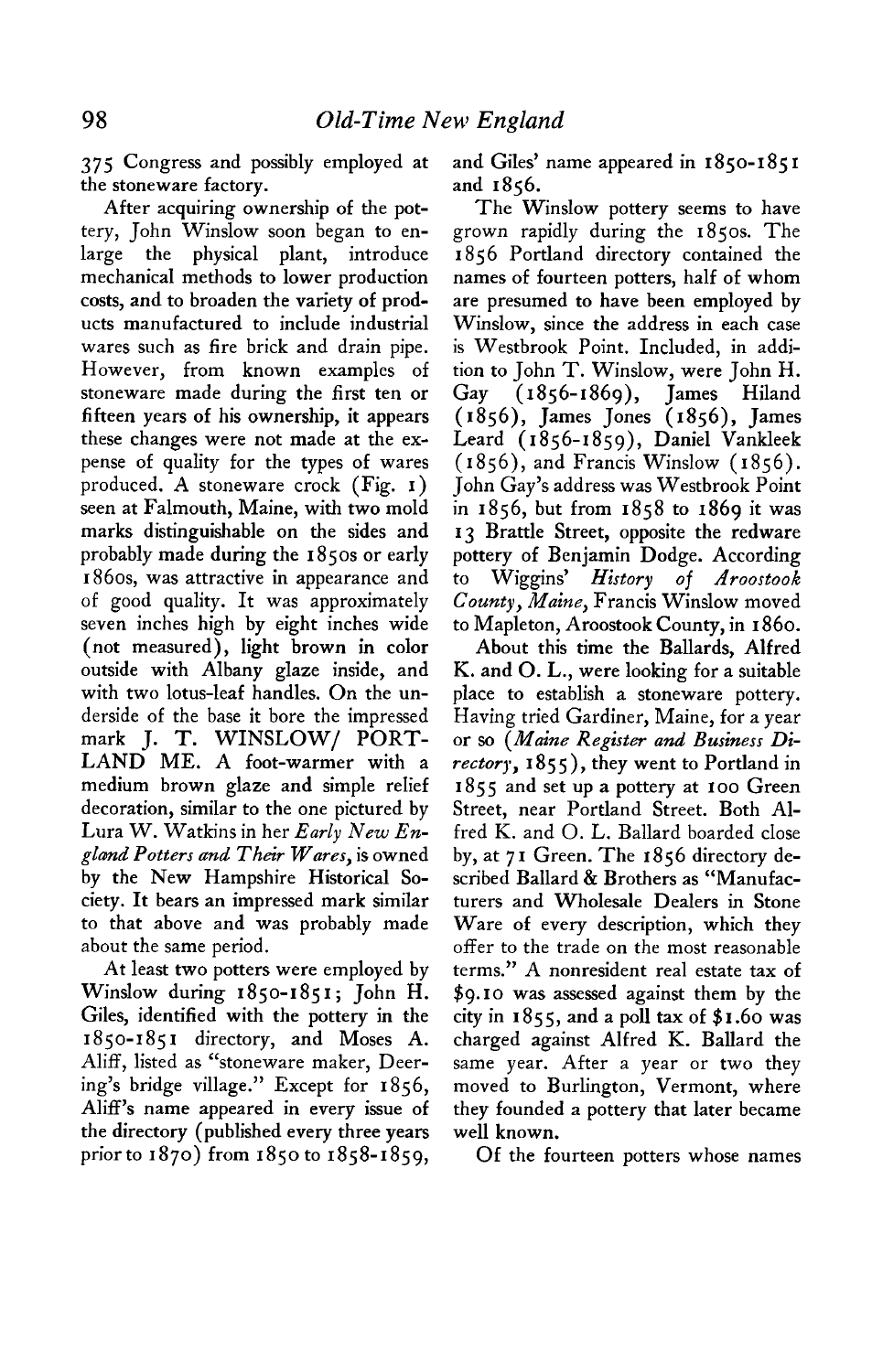**appeared in the 1856 directory, seven were associated with the Winslow pottery, as mentioned. The remaining seven consisted of the two Ballards, the redware potter Benjamin Dodge, and four others: Francis 0. J, Bodge ( I 856), John H. Giles (1850-1851, 1856), John Swett (1856, 1866-1879), and Wendall P. Vankleek (1856). One or more of them may have been connected with the Ballard enterprise, or, for that matter, with Winslow or Dodge. Aside from Giles, who had been employed at the Winslow pottery in 1850-1851, available records do not enable one to associate these men with a particular pottery.** 

**Potters employed at the Winslow pottery in 1858-1859 were Kendall Bailey (1858-1859), Moses Aliff (1850- 1853, 1858-1859), and James Leard (1856-1859). Possibly John Gay and John Swett also were with Winslow at this time, but evidence is lacking. Another person who was listed as a potter in the I 858-1859 directory was Ansyl Neal, 5 Peach Street, who was probably serving as an apprentice with either Dodge or Winslow.** 

**During the 186os, men employed in Portland as potters included Edward F. Boothby ( I 869)) Andrew Colton (1869-1871, 1875), Richard Dalton (1869), Benjamin Dodge, Edward P. Furlong (1866-1867), John H. Gay (1856-1869), John M. Jones (1863- 1864), James Miller (1866-1869), Franklin Paine ( I 863-1864)) William Paine (1869), Alonzo F. Sanborn (1866-1871), John Swett (1856, 1866-1879), and Charles Winslow ( I 863- I 864, I 869). Of these, Boothby, Colton, Dalton, Furlong, F. Paine, W. Paine, Sanborn, and C. Winslow had**  **Westbrook addresses and presumably were employed at the Winslow pottery, but the place of employment of the other four--Gay, Jones, Miller, and Swettis uncertain. Charles Winslow was associated with the Winslow pottery, but probably not as a potter. In the 1869 directory he was listed as "stoneware manufacturer." Benjamin Dodge owned the redware pottery on Potters Lane.** 

**Members of the Winslow family as early as 1823 owned land in the area of Westbrook to which the pottery was moved in 1847, as shown by Daniel Winslow's deed (CCR 202-371\*) of January 30, I 848. Daniel Winslow, David Winslow, and James N. Winslow were land owners in the area in 1848, but John T. Winslow apparently did not hold any land there until March 1856, when he acquired from David Winslow**   $(CCR 269-565)$  "a certain piece of land situate in Westbrook . . . beginning at the **southwest corner of land owned by Thomas Leonard on a cross road leading from County road to Back Cove water; " John Winslow obtained a \$2,860**  mortgage (CCR 275-76) on this prop**erty from Jonathan Fogg in October of the same year.** 

**The first mention of anything connected with the pottery is found in a deed (CCR 289-151) dated September 6, 1858, in which John T. Winslow, now referred to as "manufacturer," purchased from David Winslow "a certain piece of land in Westbrook beginning at a stake standing in the Northeast corner of a lot of land situated on the South side of a street leading from County road near Deering's Bridge to Back Cove creek formerly owned and now occupied** 

**\* Cumberland County Registry of Deeds. Book and page number given.**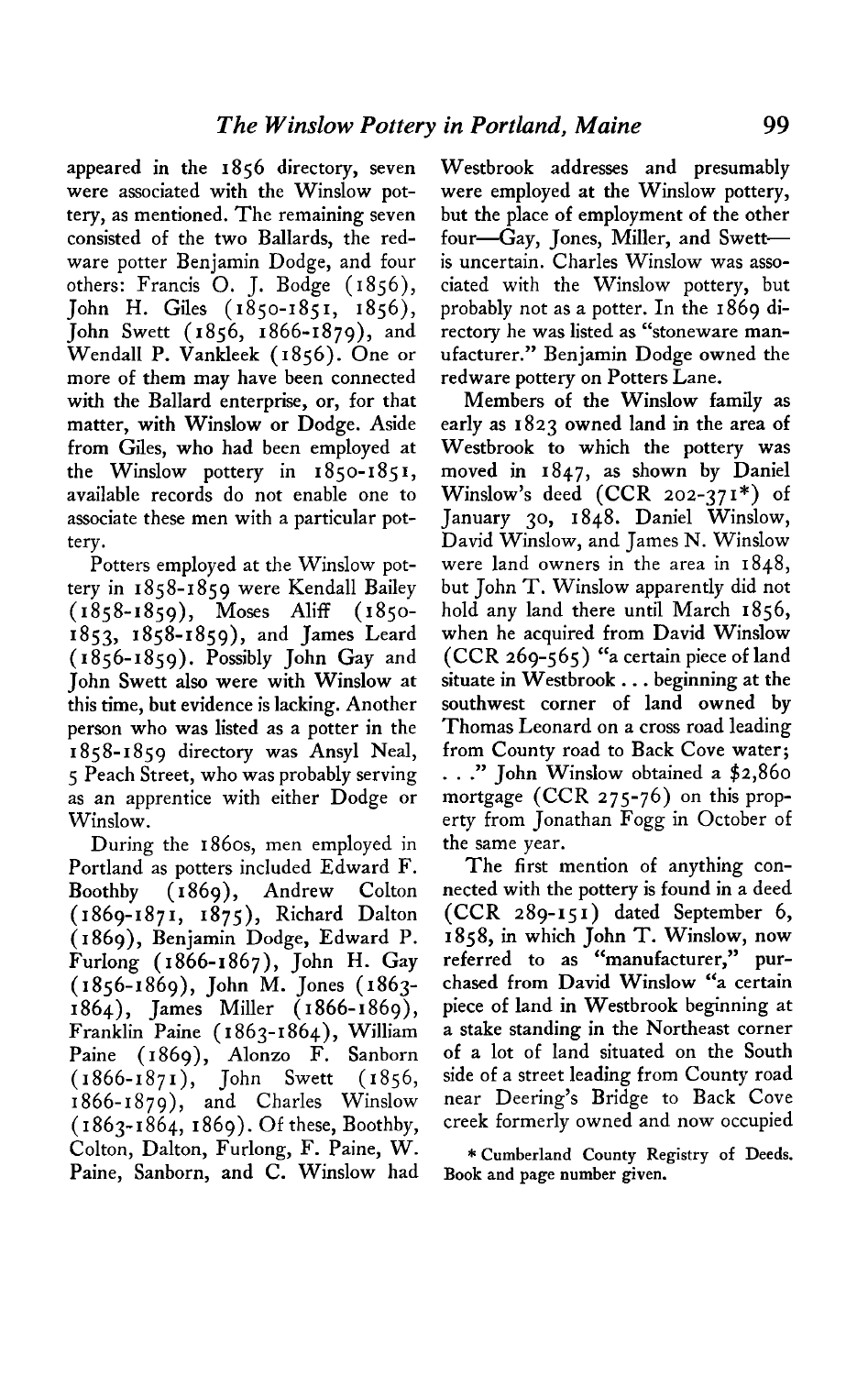**by Stephen P. Sandbourn; thence North sixty degrees East by said street one hundred and twenty feet more or less to a stake standing near the Easterly corner of John T. Winslow's stone ware store house; . . ." The same day this deed was executed, John Winslow gave a mortgage deed (CCR 288-267) on the property to Samuel Jordan for \$1,000, and a second mortgage deed (CCR 288-269) for \$700 to James N. Winslow.** 

**The Winslow pottery is first mentioned by name in a deed (CCR 290- 91) dated September 27, 1858, by which William P. Fessenden conveyed to John Winslow land in Westbrook "commencing at a point made by the intersection of the Northerly line of a way leading from the County Road to Back Cove on which said Winslow's Pottery is situated. . . ."** 

**The last piece of land acquired by John Winslow in the area of the pottery was that obtained from Harriet Deering and others on September 27, 1858, and described in the deed (CCR 291-1 I 5) as "a certain lot of land and flats . . . commencing at a point made by the intersection of the Northerly line of a way leading from the county Road to Back Cove on which said Winslow's Pottery is situated with the Easterly line of said Pottery lot owned by said Winslow, thence running Northeasterly in the same course with said Northerly line of said way into the flats forty feet adjoining said John P. Winslow's Pottery lot, . . ." The grantors were given a \$300 mortgage (CCR 291-113) on the property, which was foreclosed on March 5, 1864 (CCR 327-27 ), and later deeded to James N. Winslow by assignment (CCR 352-305) on August 21, 1867.** 

**A major reorganization of the business occurred during the period 1864-1868** 

**when James N. Winslow acquired ownership of all of these properties. On January 13, 1864, John T. Winslow for \$500 conveyed to James N. Winslow (CCR 323-539) the land he had purchased from David Winslow on September 6, 1858. James N. agreed to absorb the two mortgages against the property, one for \$700 held by himself and the other for \$ I ,000 held by Samuel Jordan. About two months later, on January 26, John Winslow for \$4,000 sold James N. (CCR 323-540) the land conveyed to him in March I 856 by David Winslow, subject to a \$2,860 mortgage held by Jonathan Fogg, and also the property acquired from Harriet Deering and others in September 1858, there being a \$300 mortgage against it held by the grantors. Jonathan Fogg assigned his mortgage to James N. Winslow (CCR 322-475) on February 6, 1864, and the acquisition of these properties was complete on August 21, 1867, when James N. obtained the mortgage of Harriet Deering and others.** 

**Having acquired title to all of the properties, including the mortgages against them, James N. Winslow in I 867 formed a corporation known as the Portland Stone Ware Company with capital stock of \$ IOO,OOO. James N. Winslow was treasurer of the new corporation and John T. Winslow superintendent. On May 28, 1868, James N. transferred to the corporation title to the property (CCR 361-253) on which Jonathan Fogg held a mortgage and also the property obtained from Harriet Deering and others. On September 26, 1868, two more parcels of land (CCR 361-638) in this area were conveyed to the Portland Stone Ware Company by James N. Winslow. The company promptly opened an office at 40 Plum**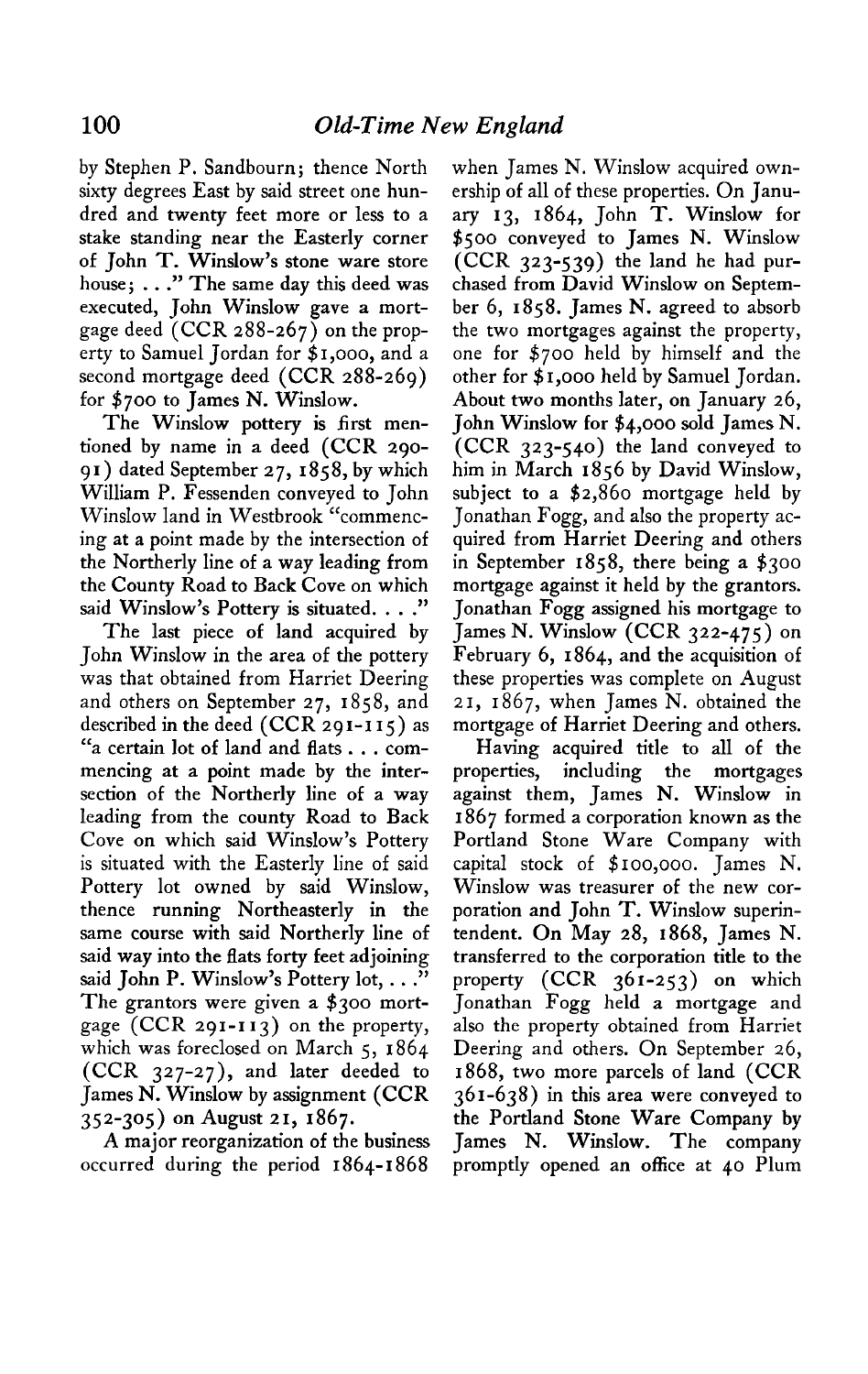**Street in Portland and began advertising on a broader scale.** 

In giving brief descriptions of some of **the principal industries of Portland in 1869 the Portland Directory and Reference Book described the Portland Stone Ware Company as "located near the north end of Deering Bridge (Fig. 2), which manufactures every description of Pottery and Stone Ware, Drain and Sewer Pipe, &c., equal to the best. J. T. Winslow, Superintendent." An advertisement on page 372 of the same edition included small illustrations of a decorated jug, a decorated crock with lid, and two pieces of drain pipe.** 

**Some idea of the operation of the pottery and types of wares manufactured in 1868 can be gleaned from the account in Atwell's Portland Business Directory of 1868:** 

**The works . . . occupy nearly two acres of ground, and are said to be the most extensive of the kind in the United States. They contain every modern improvement, with the advantages of machinery in aid of skilled labor, for production of goods of the highest excellence and at the lowest possible ratio of expense. The clay used is obtained in New Jersey, and produces wares unequaled for strength, solidity and durability. The company manufacture everything capable of being molded from clay, from a beer bottle or soap dish to a ten gallon butter crock, or a twenty gallon water keg. In baking, the ware is subjected to a heat of double the intensity requisite to flux iron, requiring great skill, care, and a practiced eye on the part of the burner. After being allowed to cool, it is coated inside and outside with an enamel glaze, impervious alike to the action of fluids, acids or gases. The company also manufacture drain tile and vitrified iron stone, sewer**  and drain pipe,—articles of great utility and **extensive sale.** 

**During the 1870s and 1880s the factory was greatly enlarged in size and became one of the leading industries of** 

**Portland. By 1873 it utilized steam for power, with an aggregate of twenty horsepower; used 2,000 tons of clay, valued at \$1,400 ; employed 40 men, with weekly wages averaging \$I I to \$12; operated eleven months of the year; had an annual payroll of \$24,000; and produced stoneware, drainpipes, and firebrick valued at \$120,000. About eighty percent of the pipe was sold in Boston, but Maine was the principal market for the stoneware. The clay was imported from New Jersey (The Wealth**  and Industry of Maine, 1873).

**Two years later, in I 875, according to Elwell's The Successful Business Houses of Portland, the works occupied an area of four acres, employed 70 men, had a monthly payroll of \$3,000, and the company was constructing a number of dwelling houses for its employees. The value of the capital stock had been increased to \$ I 50,000, new machinery had been added to manufacture firebrick and draintile, the kilns had been rebuilt on "an improved plan," and a four-story building measuring 50 by 100 feet had been completed. A year or so later, another building measuring about fifty feet square was added to house a new kiln, "one of the largest ever built in this country." The company by this time had a wharf on Back Cove, and another wharf with 200 feet of frontage and a storehouse for coal and clay, with rail connections, on the opposite shore. There was also a sales office at 50 Kilby Street and a wharf at 400 Federal Street in Boston.** 

**Raw materials were brought in and finished products shipped out from these wharves in the company's own vessels. About 400 tons of clay from New Jersey, and ISO tons of coal, were brought in each month. The company was manu-**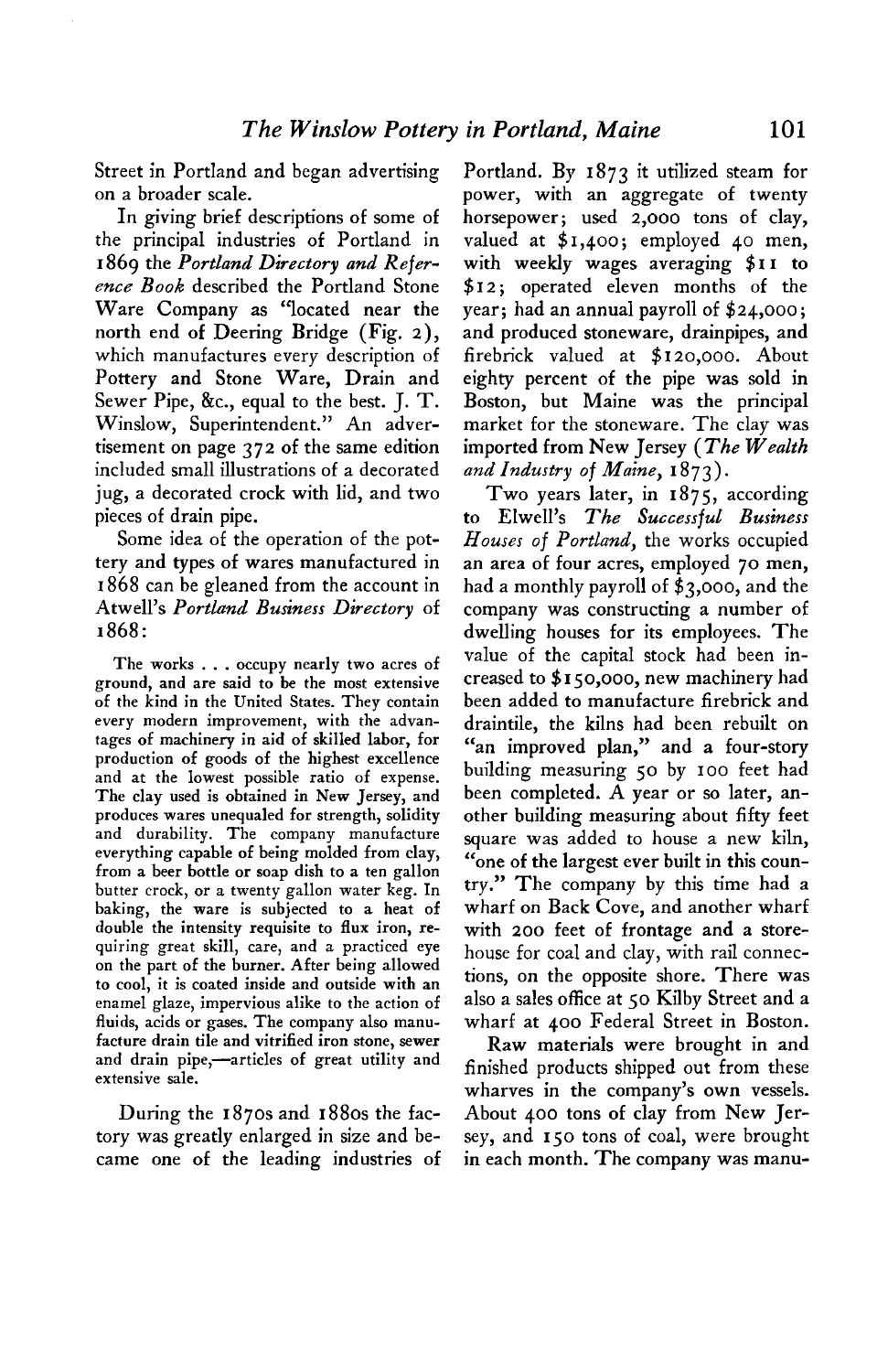

**FIG. 2. MAP OF WESTBROOK POINT AREA IN 1871 SHOWING LOCATION OF THE PORTLAND STONE WARE COMPANY ALONG BACK COVE. RAILROAD TRACKS ON LEFT ARE THE PORTLAND & ROCHESTER RAILROAD. FOREST AVENUE EXTENDS UP THE CENTER From F. W. Beers' Cumberland County Atlas, 1871.**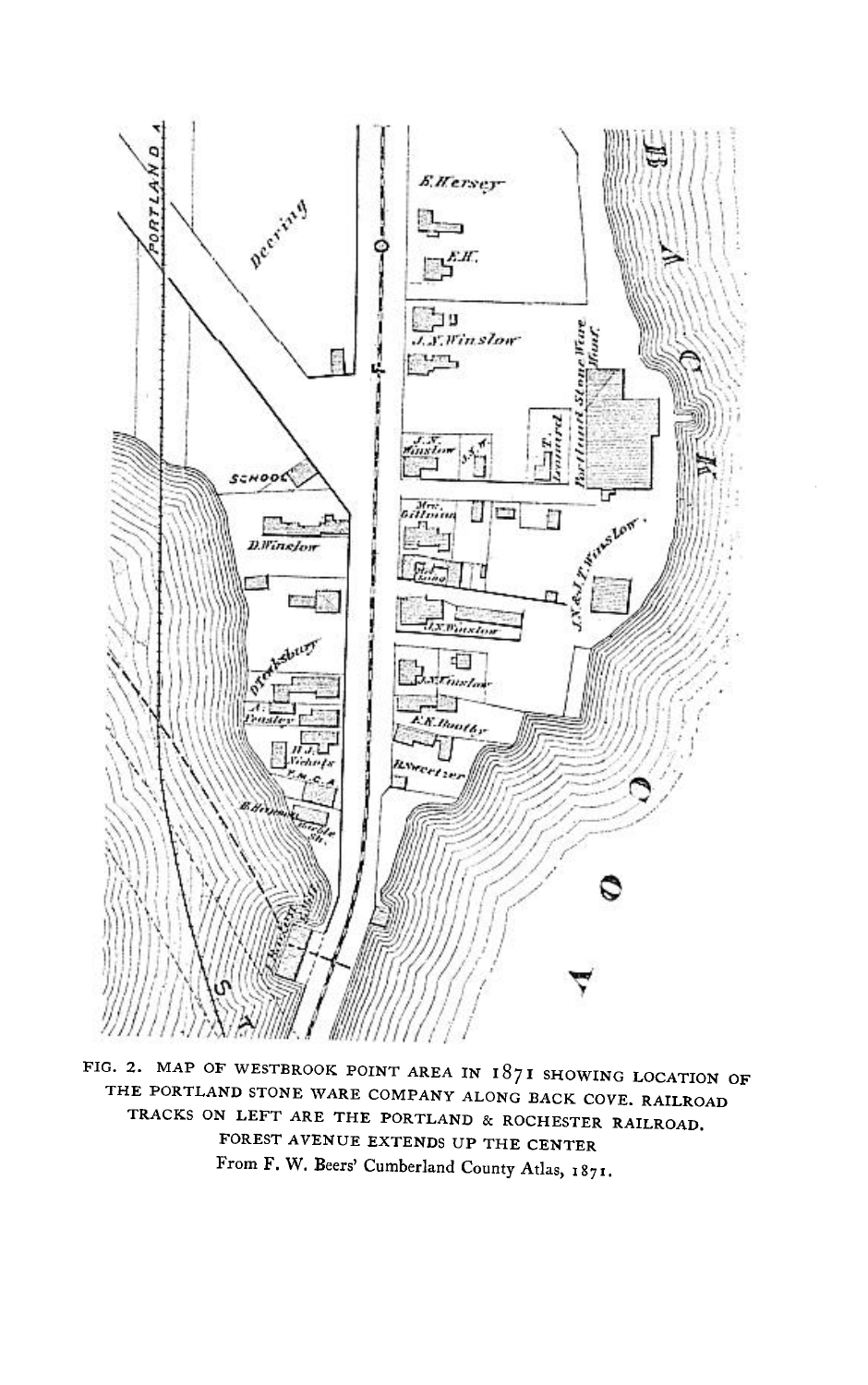**facturing and stocking "all kinds" of stoneware and clay goods, including firebrick, garden vases and statuary, chimney tops, ventilating flues, drainpipe, fireclay, etc. It also kept for sale white sea sand for marble workers, ground firebrick, kaolin, ground fireclay, fire sand, and other products. About \$2,000 worth of stoneware was made each month, as well as 40,000 feet of drainpipe and 30,000 firebricks. Officers of the company in 1873 were Charles E. Jose, president, James N. Winslow, treasurer, and John T. Winslow, superintendent. In 188 I Edward B. Winslow (b. 1846), son of John T. Winslow, succeeded his father as superintendent, and he served as executive head of the company from 1884 until the end of the century.** 

**By the 1880s the Portland Stone Ware Company had become a large industrial complex supplying a wide variety of products to the New England area and elsewhere.** 

**In 1886 the factory was destroyed by fire, but immediately rebuilt. Two new four-story buildings, each 175 by 66 feet, were erected and twenty-six kilns were constructed, "forming the largest and best-equipped sewer pipe and fire brick works in New England," with more than 250 employees.\* Although many of the operations had become highly mechanized, the number of men employed each year as "potter" continued to increase, reaching a maximum of thirty in 1888, at least seventeen of whom were with the Portland Stone Ware Company. After I 888 the number dropped precipitously, as shown by the following table:** 

**\* Industries and Wealth of the Principal Points in Maim, American Publishing and Engraving Company, New York, 1893.** 

|  |  | Number of men listed as "potter"   |
|--|--|------------------------------------|
|  |  | in Portland directories, 1881-1892 |

| 1881 | 11  | 1887 | 25 |
|------|-----|------|----|
| 1882 | 22  | 1888 | 10 |
| 1883 | īς  | 1889 | 24 |
| 1884 | I 4 | 1890 | 14 |
| 1885 | 20  | 1891 | 4  |
| 1886 | 22  | 1892 | 1  |

**This rapid decline after 1888 was probably due to two factors: dissolution of the Lamson and Swasey partnership, with cessation of virtually all of their pottery-making activities; and the changing pattern of products and production methods at the Portland Stone Ware Company. The emphasis now was on industrial wares produced by mechanical methods. Handcrafting of pottery had virtually ceased, and after 1891 many employees previously listed as potters were included in the city directories as tile makers, clay workers, pipe finishers, kiln tenders, or given other specialized titles.** 

**The name Winslow & Company came into use for the Portland Stone Ware Company about 1882, probably to get away from the more restrictive nature of the business as suggested by the older name. However, the name Portland Stone Ware Company continued to be used in the advertising, along with the new name, until after the turn of the century. The name Winslow & Company has survived to the present time, but many changes have taken place in the business over the years.** 

**More than one hundred persons were listed as "potter" in Portland directories during the latter half of the nineteenth century. Most of them prior to 1875 were employed at the Winslow pottery, but after that date some were associated with the Lamson and Swasey enterprise.**